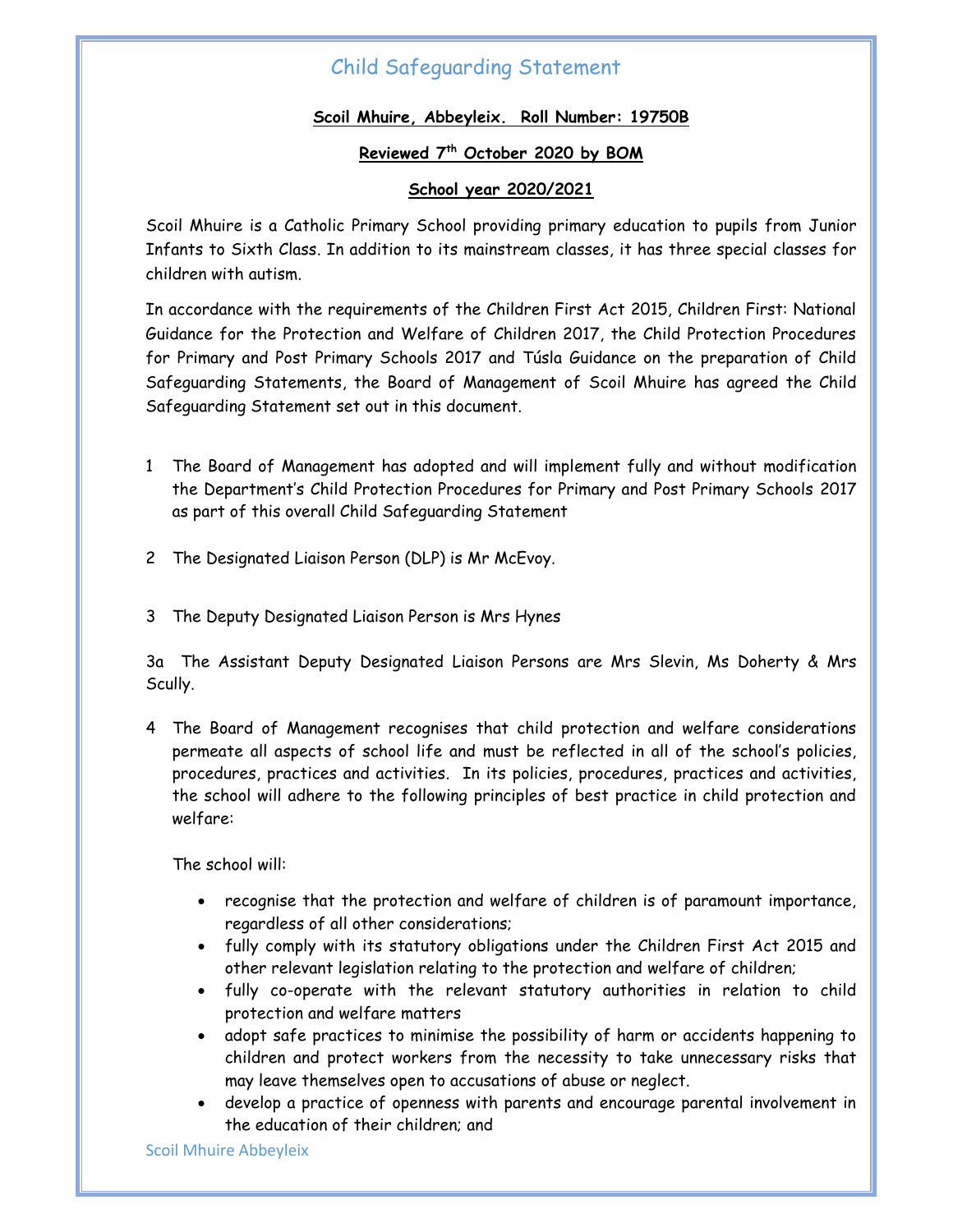# Child Safeguarding Statement

fully respect confidentiality requirements in dealing with child protection matters.

The school will also adhere to the above principles in relation to any adult pupil/employee with a special vulnerability.

- 5 The following procedures/measures are in place:
	- In relation to any member of staff who is the subject of any investigation (howsoever described) in respect of any act, omission or circumstance in respect of a child attending the school, the school adheres to the relevant procedures set out in Chapter 7 of the Child Protection Procedures for Primary and Post-Primary Schools 2017 and to the relevant agreed disciplinary procedures for school staff which are published on the DES website.
	- In relation to the selection or recruitment of staff and their suitability to work with children, the school adheres to the statutory vetting requirements of the National Vetting Bureau (Children and Vulnerable Persons) Acts 2012 to 2016 and to the wider duty of care guidance set out in relevant Garda vetting and recruitment circulars published by the DES and available on the DES website.
	- In relation to the provision of information and, where necessary, instruction and training, to staff in respect of the identification of the occurrence of harm (as defined in the 2015 Act) the school-
		- > Has provided each member of staff with a copy of the school's Child Safeguarding Statement.
		- $\triangleright$  Ensures all new staff are provided with a copy of the school's Child Safeguarding Statement.
		- $\triangleright$  Encourages staff to avail of relevant training.
		- Encourages Board of Management members to avail of relevant training.
		- $\triangleright$  The Board of Management maintains records of all staff and Board member training.
	- In relation to reporting of child protection concerns to Túsla, all school personnel are required to adhere to the procedures set out in the Child Protection Procedures for Primary and Post-Primary Schools 2017, including in the case of registered teachers, those in relation to mandated reporting under the Children First Act 2015.
	- In this school the Board has appointed the above named DLP as the "relevant person" (as defined in the Children First Act 2015) to be the first point of contact in respect of the Child Safeguarding statement.